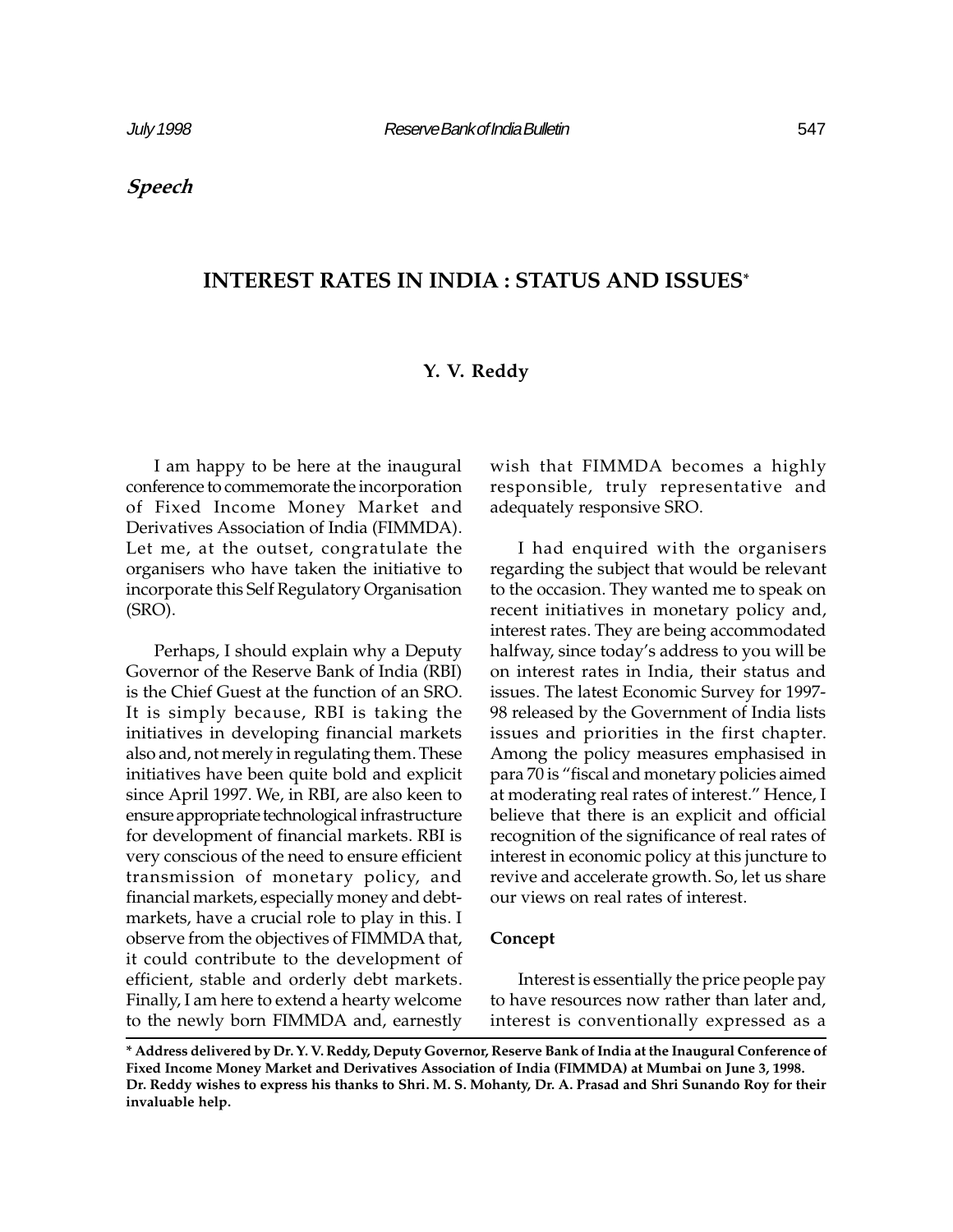percentage for one year. The interest rate thus expressed or reported is nominal interest rate, since it is without a correction for the effects of inflation on the resources available for money, between now and later. Real interest rate is the interest rate corrected for the effects of inflation. There is also a need to recognise the expected real rate of return which is the difference between nominal rate of interest and expected inflation. Incidentally, in all discussions on interest rate, one has to account for other elements such as risks and liquidity or term structure, although we may not state them explicitly.

From a policy point of view, we need to recall some features of real interest rate.

Firstly, the real interest rate is not an observed phenomenon; it is computed by deducting inflation rate from the nominal interest rate.

Secondly, what is more relevant from the policy point of view is the expected or ex ante real interest rate which is measured by the difference between the nominal market interest rate and the expected inflation. An ex-post high real interest rate may reveal the difference between the expected and actual inflation rate, rather than the factors which determine the real rate.

Thirdly, the real interest rate refers to return on investment net of various kinds of risk premia.

Fourthly, taxation of interest income creates a wedge between the interest earned and the post-tax rate of return on investment. Since tax rates generally apply to nominal interest income, the post-tax real rate of return is lower than that applied to the real interest income.

## What Determines the Real Interest Rates?

Some of the important policy issues in considering real interest rates are:

Firstly, most markets follow a reference or benchmark rate which is a risk-neutral rate. Government security rates are ideal candidates for the reference rate. An increase in the real interest rate in the government security market therefore transmits to other segments of financial market, no doubt depending on the degree of integration among markets.

Secondly, in the context of the economy as a whole, or in macroeconomic policy, the sustainability of the real interest rate is critical. Ideally, the expected real interest rate in the economy should reflect the potential rate of return on the capital stock. If an economy is operating on the maximum attainable efficiency, the rate of return on capital or the growth rate of real GDP should provide an indicator of the real interest rate in the economy. In the case of advanced economies, which are more or less operating on the best attainable efficiency level, the real growth rate sets the limit for the real interest rate in the economy. It is interesting, therefore, to observe that the typical real interest rate on government paper in some of the advanced economies vary from 3 to 4 per cent, which is close to their growth rate of GDP. In the case of developing economies, the typical real interest rates are higher than those of the developed economies which is perhaps explained by the higher rates of growth in these economies. It is possible that for a fast growing and high performing economy, the real rate of interest may in fact stay higher than the real growth rate, if the potential growth rate is higher than the actual growth rate and if expectation regarding the future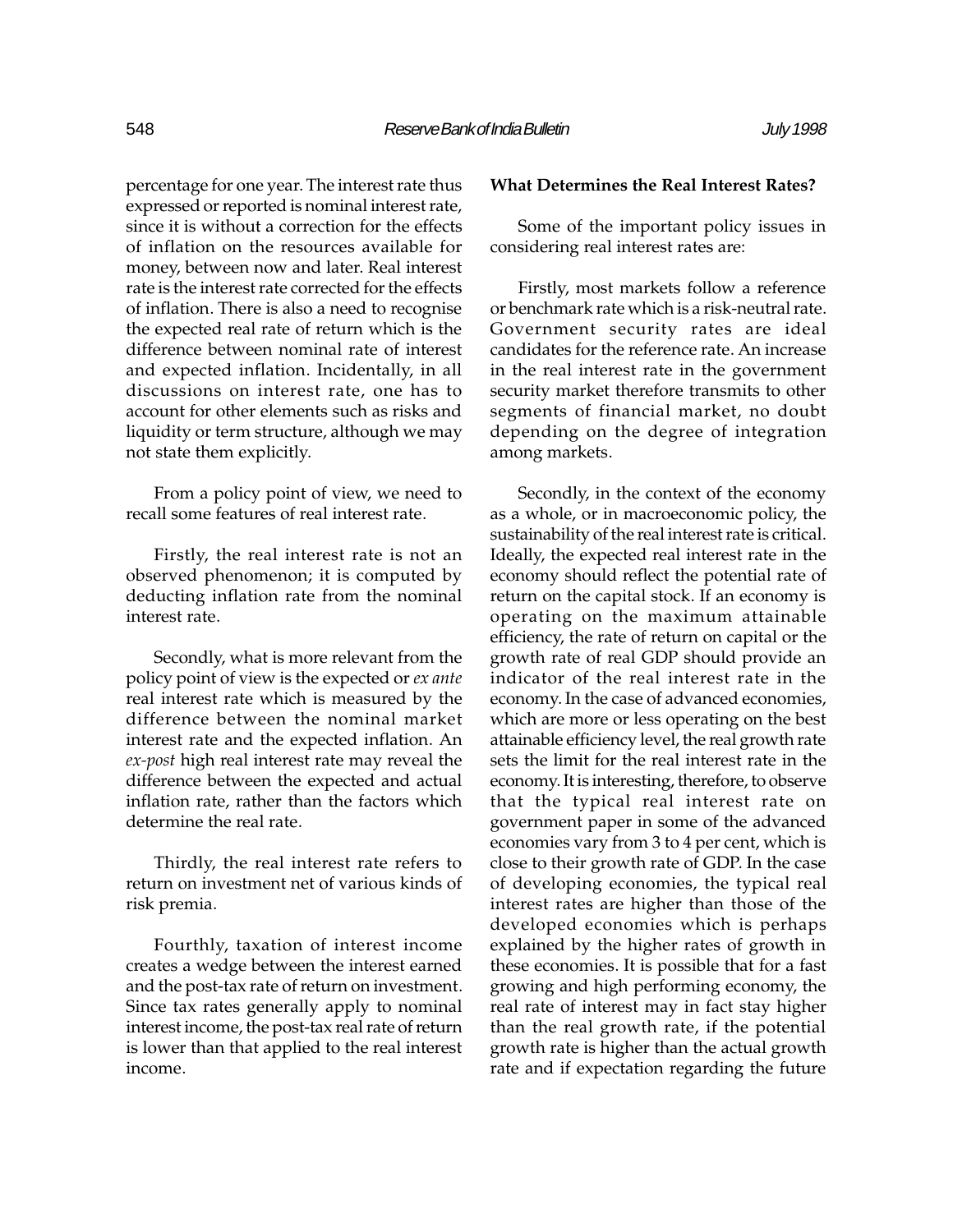growth rate is strong. However, a persistent high real interest rate which exceeds the real growth rate is not sustainable in the long run as this implies that the service cost of the capital stock exceeds the rate of return from capital.

Thirdly, a significant part of the real interest rate is due to the stance of the central bank in the market. If the monetary signalling is substantial, the market real interest rate can considerably diverge from the equilibrium real interest rate. The signalling route of monetary policy, therefore, constitutes a crucial determinant of real interest rate.

Fourthly, the real interest rate is significantly influenced by the efficiency of the financial system. A well-functioning financial market helps reduce the cost of financial intermediation, and thereby brings down the spread between the interest rate on savings and that charged on investment.

Fifthly, an unsustainable fiscal policy, with a high burden of public debt, provides a downward stickiness to the real interest rate.

Sixthly, in an open economy, with a high degree of capital mobility, the domestic real interest rate is considerably influenced by the world interest rate. A fully convertible capital account without restrictions on cross-border capital movement implies full convergence of domestic interest rate with the world interest rate and any difference between the domestic and world interest rate is then attributed to the expected exchange rate changes. One can also argue that a certain degree of imperfection in capital mobility can become a desirable policy option for exercising control over the domestic interest rate and to enhance its effectiveness in the economy, but the desirability will depend on the efficiency of policy intervention.

## The Relevance of Positive Real Interest Rate

The policy relevance of a positive real interest rate stems from several aspects, although there is no conclusive evidence that a positive real interest rate is essential for promoting economic growth in developing countries.

First, a positive real interest rate provides incentive for savings and allocates investment more efficiently. This has been the main driving force behind the motivation of financial liberalisation in many economies.

Second, a positive real interest rate across a range of financial instruments ensures greater degree of integration of financial markets and improves the elasticity of substitution among assets.

### Trends in Interest Rates in India

In the Indian context, movements in the real interest rates were not a major concern as long as the interest rates were highly regulated and the resource allocation was largely determined by plan framework. With the economic reforms, especially in the monetary and financial sector which encompassed deregulation of interest rates, there has naturally been heightened concern about interest rate movements. As you are aware, interest rates are now largely marketdetermined.

In the government securities market the coupon rate on various maturities increased from the range of  $10.50 - 11.50$  per cent in 1990-91 to  $13.25 - 14.00$  per cent in 1995-96, but the rates have since declined gradually to the range of  $10.85 - 12.15$  per cent in 1997-98. In the current financial year so far, the yield of ten-year government security has declined to about 12.0 per cent. The weighted average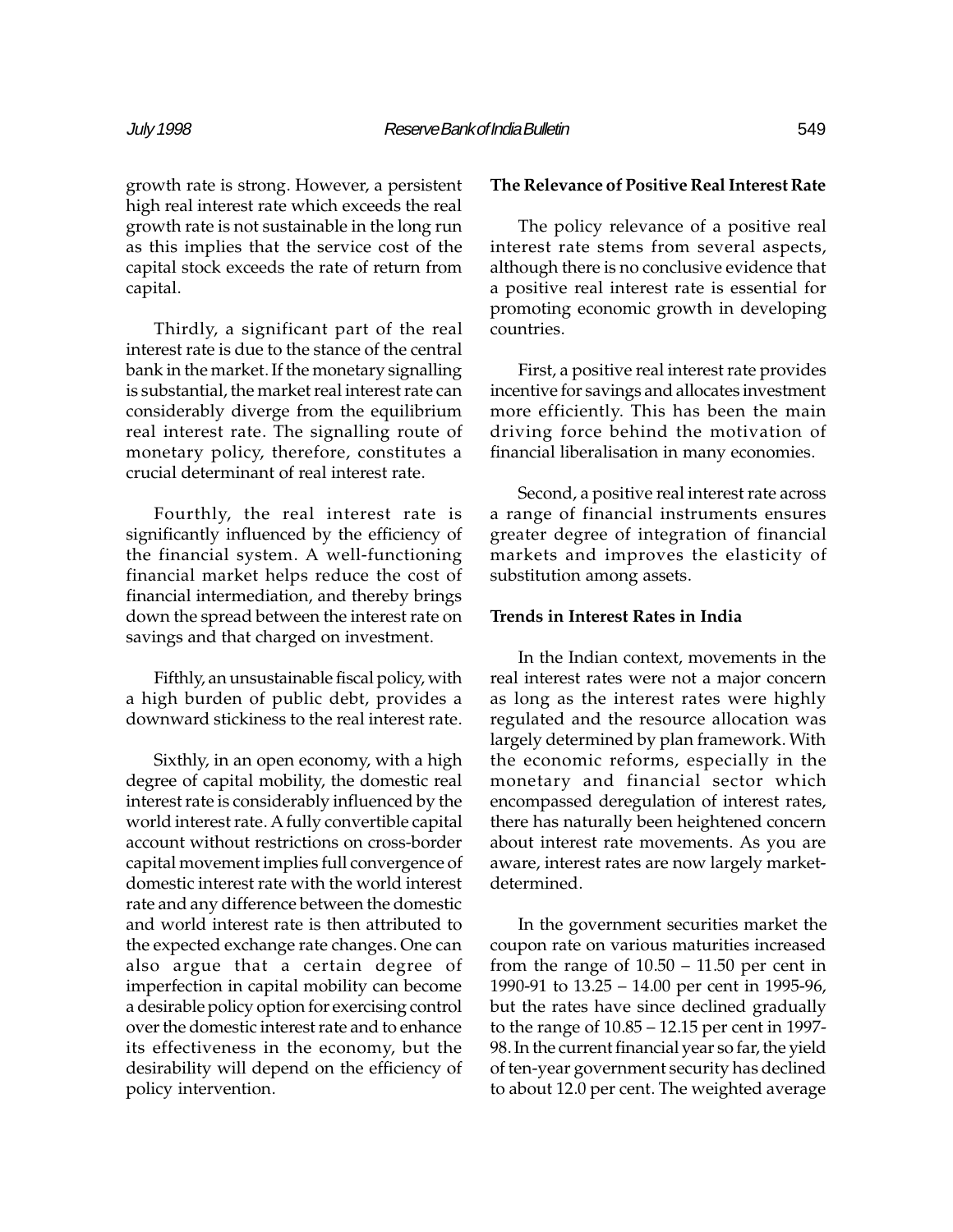interest rate on government dated securities increased more than 2 percentage points from 11.41 per cent in 1990-91 to 13.75 per cent in 1995-96, but declined subsequently to 11.82 per cent in 1997-98. At the shorter end, the 91-day Treasury Bill rates showed considerable fluctuations, rising from 4.6 per cent in 1991-92 to an average of 12.67 per cent in 1995-96 but coming down sharply in the following two years to 6.83 per cent in 1997- 98. Following the freeing of term deposit rate in July 1996, interest rate on bank deposits (public sector banks) of more than one year maturity increased to a range of 11 to 13 per cent in 1996-97, but softened since then to a range of 9.5 to 12.5 per cent in 1997-98. The wide spreads of rates in a sense reflect market imperfections. After the abolition of minimum lending rate in October 1995, the typical prime lending rate of public sector banks has seen a progressive decline from 16.5 per cent in 1995-96 to 14.0 per cent by March 1998 and further to 13 per cent in the case of major public sector banks by May 1998. The prime lending rates of financial institutions peaked in 1995-96 and declined in the subsequent two years. The interest rates on the taxable public sector bonds were down to a range of 12 to 17 per cent in 1997-98 compared to 13.7 to 17.75 per cent in 1996-97. The typical interest rate on small savings and provident funds have remained at about 12 per cent since 1992-93.

# What do the above trends in the nominal interest rate indicate?

Firstly, the nominal interest rate at the long-end of the market remained fairly strong compared to the rates at the short-end. The difference between the average yield of the 364-day Treasury Bill and 10 year government bond increased to 3.69 percentage points in 1997-98 from 2.18 percentage points in 1996- 97 and 1.13 percentage points in 1995-96. This indicates, to some extent, that the long-term expected inflation and the real interest rate in the economy are higher than those in shortrun. We should note that the prevailing conditions in the secondary markets impose a liquidity premium on government stock in addition to a premium for longer maturities. As markets develop, reduction in liquidity premium will come to a level that will reflect only the premia for the term structure. At that stage, the spreads between the short-term and long-term should narrow and would reflect only premium for maturities. Analytically the long-term rate of interest is the average of the future anticipated short-term rate adjusted for risk and liquidity.

Secondly, the spread between the interest rate on government security on the one hand, and that on other financial instruments, on the other, has been ruling at a high level. At the short-end, the yield spread between the 91-day Treasury Bills and typical commercial paper rate increased from 1.63 to 2.63 percentage points in March 1997 to 6.75 to 8.92 percentage points in March 1998. At a relatively longer end, the difference between the yield on the public sector bond (taxable) and 5 year government security rate ranged between 0.85 to 5.85 percentage points in 1997-98 compared to 0.2 to 4.2 percentage points in 1996-97. The yield differences may imply the changing risk perception of investment in non-government financial assets. The large yield differences may also be explained by virtual absence of secondary markets for PSU bonds, inhibiting stamp duty structures, non-repoable status for bonds that have not been dematerialised, etc. The yield differences could be higher if one considers the front-end discounts and other such features that accompany bond issues.

Thirdly, the spread between the deposit rate of banks and the government security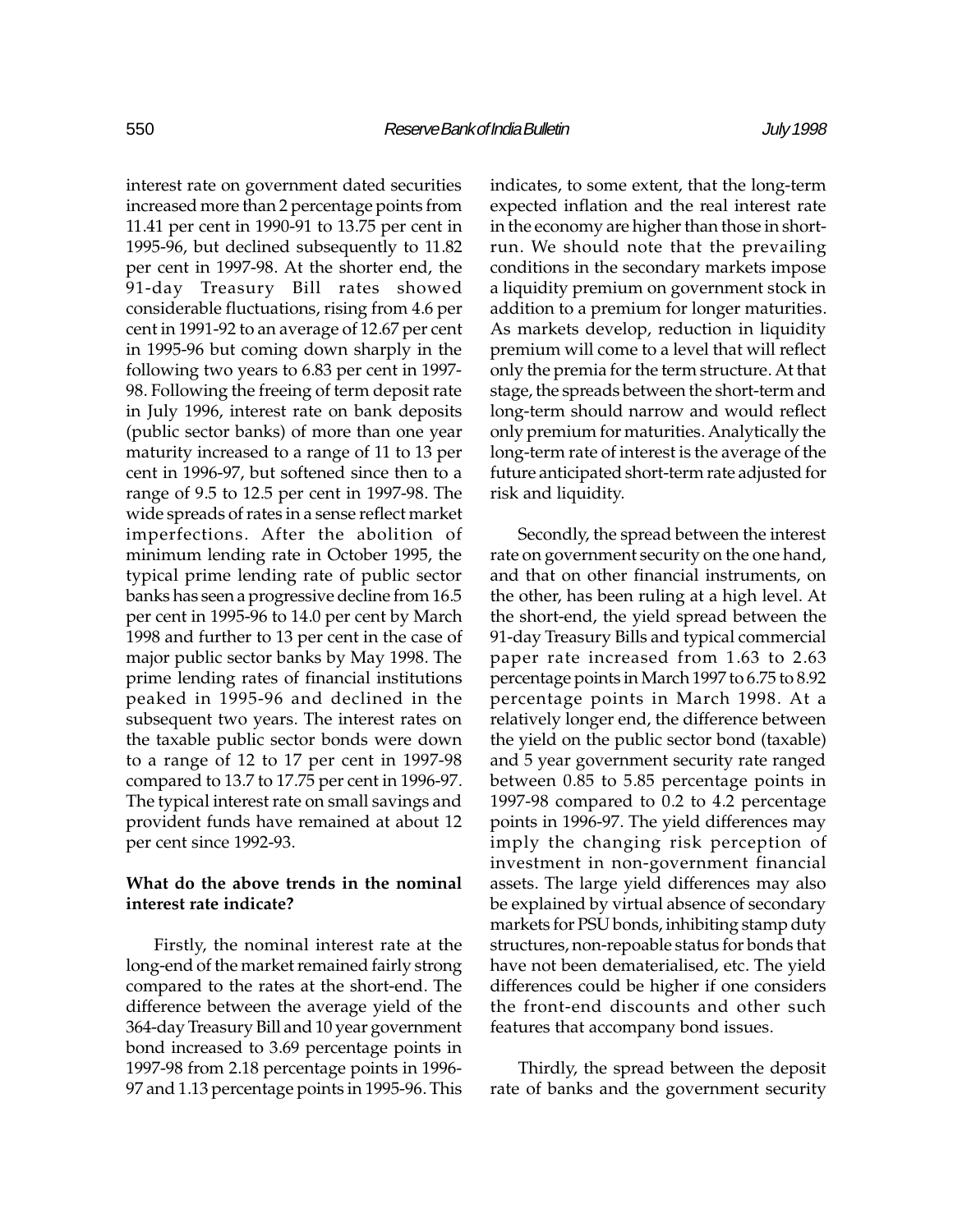rate for comparable maturity has declined sharply in recent years. There has been a tendency of both these rates to converge after the ceiling on deposit rate was removed. This is revealed by the fact that the spread between the yield rate on five year Government paper and the maximum deposit rate offered by public sector banks on term deposits has been declining since 1995-96. We should bear in mind the fact that in our market, the yield on government securities appears to be more sensitive to developments in the domestic and international markets than deposit rates. In fact, it has been observed at times that bids in auctions of long-term government paper are unduly influenced by prevailing call market rates. Also, the resource base for large public sector banks includes float funds and saving deposits, and to this extent, the relationships between deposit rates and government security prices are not intimate.

### Trends in the Real Interest Rate

The real interest rates based on the actual inflation rate computed from the Wholesale Price Index (average of weeks) show that in the government security market, the real rate varied between 5.95 per cent to 7.25 per cent for maturities ranging from 3-year to 10-year in 1997-98 compared to 7 per cent to 7.25 per cent in 1996-97 and 5.85 per cent to 6.2 per cent in 1995-96. Based on the weighted average yield, the real interest rate was placed at 6.92 per cent in 1997-98 as against 7.29 per cent in 1996-97 and 5.95 per cent in 1995-96. On the whole, the real interest rate on government bonds has been around 6 to 7 per cent during the last three years. The real rate has declined to below 6 per cent in the more recent months. An important aspect for us to note is that the sharp increase in the real interest rate in 1997-98 and 1996-97 is not due to the hardening of the nominal

interest rate, but rather due to a steady decline in the inflation rate in these two years. The inflation rate in 1996-97 at 6.4 per cent declined by 1.4 percentage points over 1995-96, whereas the weighted average nominal interest rate on dated government securities in that year declined by only 0.06 percentage point. So, almost the entire improvement in inflation rate in 1996-97 was reflected on the real interest rate which rose by 1.34 percentage points in that year. In 1997-98, inflation rate has shown a significant decline to 4.9 per cent. Despite a 1.87 percentage points decline in the weighted average interest rate on government bonds in 1997-98, the real rate declined marginally by 0.36 percentage point.

We need to add an important caveat here, that calculations of real rates of interest should take into account the distributed lagged effect. Illustratively, the nominal interest rate in year t needs to be adjusted by taking into account a five-year moving average of the inflation rates in year  $t$ ,  $t$ -1,  $t$ -2,  $t$ -3,  $t$ -4, with weights of say 5, 4, 3, 2, 1. In other words, the present inflation rate has a larger impact than the inflation rate in the year t-4.

This has an important policy implication in that as long as the current decline in the inflation rate is not fully captured in expected inflation and reflected in the corresponding decline in the nominal interest rate, the real interest rate would appear to have a tendency to rise, particularly in the long-end of the market. The nature of inflation expectation in an economy then has a significant impact on the real interest rate. If the inflation expectation is forward-looking, a credible inflation control policy backed by the achievement of a low inflation rate can quickly alter the long-term inflation expectation and bring down the level of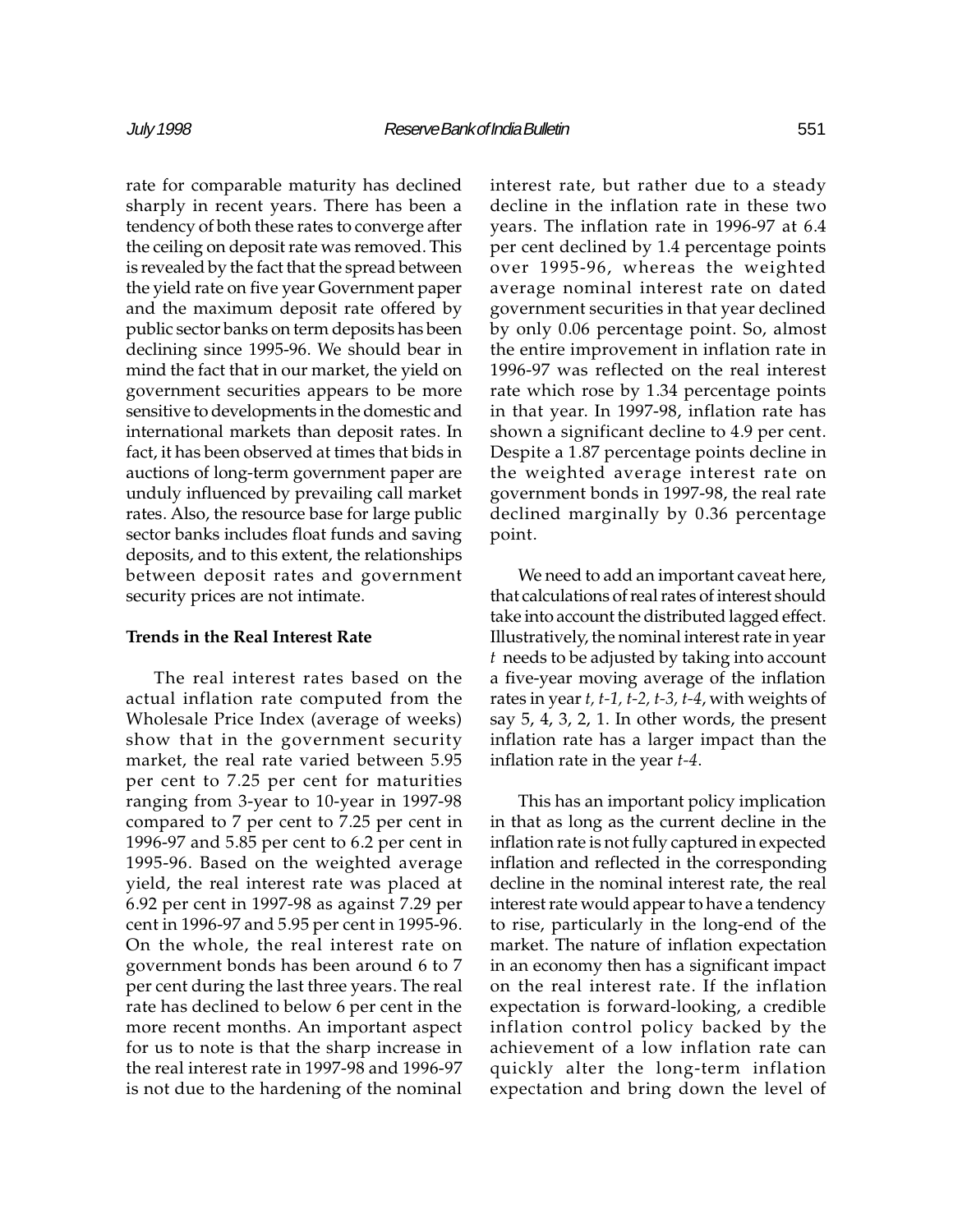nominal interest rate in the economy. On the other hand, if investors are guided by the past inflation achievements and are backwardlooking in forming their inflation expectation, the adjustment between the expected and actual inflation can be slow.

In the context of the Indian economy, the evidence points to backward-looking expectation behaviour among investors, given the wide divergence between the decline in inflation rate and the real interest rate. The expected inflation in Indian economy has been estimated by an internal RBI study to be at around 8 per cent in 1997- 98. The ex ante real interest rate on government bonds based on the expected inflation and weighted average yield on dated securities, therefore, works out to around 4 per cent in 1997-98 as against 5 per cent in 1996-97.

In the banking sector, the movement of real deposit and lending rates are, more or less in tune with the developments in the government security market. Based on the actual inflation, the real deposit rate and the real lending rate (based on PLR) were placed at 7.6 per cent and 9.1 per cent, respectively in 1997-98. These are higher than those in 1996-97 at 6.6 per cent and 8.6 per cent, respectively. Based on expected inflation, however, the real interest rate for term deposits of maximum maturity is estimated at a little over 4 per cent in 1997-98 and the real lending rate at about 6 per cent. The spread between the median-term deposit rate and lending rate at PLR is placed at around 3 per cent in 1997-98, a little higher than that in 1996-97, but substantially lower than 4.5 per cent in 1994-95 and 1995-96. There could be a decline in the spread between the deposit and lending rate in the recent years, partly due to the competitive rates offered by banks on

deposits after the deregulation of deposit rates and the decline in the prime lending rate. It is, however, important to note that the spread calculated on the basis of the PLR and median deposit rate has certain limitations since the average deposit rate and lending rate can vary significantly from these rates. An idea of the actual spread of the banking sector can be had from the net interest income spread of the public sector banks, which as a percentage of total assets has increased from around 2.4 per cent in 1992-93 and 1993-94 to 2.9 per cent in 1994-95 and, over 3 per cent in 1995-96 and 1996-97.

### Explanatory Factors

The above trends in the real interest rate raises an important question : Is the current level of real interest rate high in India? This question has been of particular relevance, in the context of the significant increase in the real lending rate of the commercial banks and, a large increase in the real interest rate on government papers. It should be noted that much of the recent increase in the real lending rate is due to decline in the inflation rate. To the extent that, there is a wide difference between the expected and actual inflation rate, the current level of real interest rate does not reveal the true magnitude of expected real interest rate in the economy. As the estimates of expected inflation show, about 3 percentage points in real interest rate is accounted for by the high expected inflation. Therefore, the expected real lending rate was around 6 per cent in 1997-98, which can be consistent with the recent trends in the saving (22.1 per cent to 26.1 per cent of GDP during 1992-93 to 1996-97); investment (23.3 per cent to 27.3 per cent of GDP during 1992-93 to 1996-97) and growth rates (5.0 per cent to 7.8 per cent during 1992-93 to 1997-98) in the Indian economy.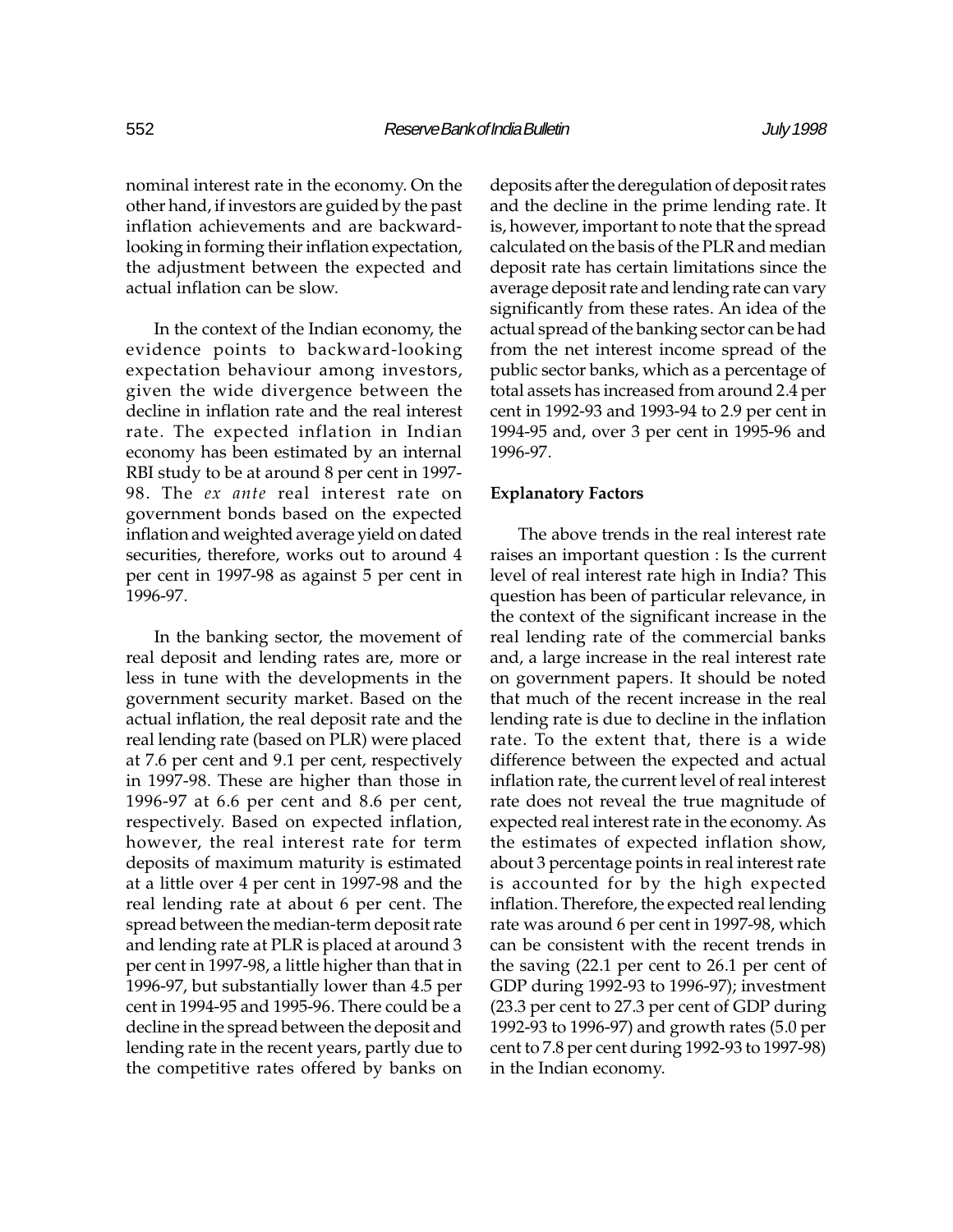The real deposit rate and the real lending rate based on the expected inflation (range of 2.2 per cent to 4.4 per cent and 6.0 per cent to 7.8 per cent, respectively) appear to be more or less within the bounds of the GDP growth rate since 1994-95. The strengthening of the real deposit rate has occurred alongside a steady growth in the saving and investment rate in the recent years. It is important to recognise that the growth in broad money has kept a reasonable pace creating an appropriate liquidity condition in the economy. Except for 1994-95 and 1995-96, when the large  $\mathrm{M}_3^{}$  growth at 22.3 per cent in the former year was deliberately compensated by a modest growth of 13.7 per cent in the latter year, growth rate of  $\mathrm{M}_3^{\mathrm{}}$  was in the range of 15.7 per cent to 18.4 per cent during 1992-93 to 1997-98.

#### Reasons for Pressure on Real Interest Rate

What are the major factors that could have caused pressure on the real interest rate in India?

Firstly, a significant part of the recent increase in real interest rate has perhaps stemmed from a relatively high long-term inflation expectation. The current level of expected inflation seems to be significantly higher than the actual inflation rate in the economy during the past two years. For example, the real interest rate has strengthened by about 3 percentage points in 1997-98, almost solely due to the decline in actual inflation rate. To the extent that the mind-set regarding the historical inflation rate in the Indian economy can be addressed by credible policy measures, the nominal interest rate should decline in tune with the decline in current inflation rate, thus bringing down the pressure on real interest rate.

Secondly, the recent strengthening of real interest rate has a major part of its origin in the government finances also. Although the ratio of the combined government sector fiscal deficit to GDP has by and large come down in recent years, the high absolute size of fiscal deficit has exerted pressure on the real interest rate in the government security market. With markets getting increasingly integrated, the demand pressure in the government security market has repercussions on the entire gamut of interest rates in the economy.

Thirdly, a major reason for the lack of sufficient downward flexibility in the real lending rates stems from the stickiness of spread in the banking sector. The spread in the banking sector is influenced by two sets of factors, the efficiency factors and the policy factors. An increase in efficiency in financial intermediation is reflected on the low operating cost and hence in a low spread maintained between the deposit and lending rate. Reducing the real interest rate would, therefore, require a significant reduction in the operating cost of the banking sector. There are, no doubt, a number of policy factors also which influence interest income and the spread in banking sector but the strongest influence on the spread comes from the operating cost.

Fourthly, there is an interest tax at the rate of 2 per cent which the banks load on to the borrowers in addition to the rate of interest charged. This goes on to add to the cost of borrowing, while increasing the difference between deposit rate and cost of funds to borrowers.

Fifthly, the high effective rate of return offered on some of the non-marketable borrowings of Government such as small savings, relief bonds and provident funds has provided a competitive pressure on the real interest rate on bank deposits. The effective rate of return on small savings after taking into account tax rebates on investment is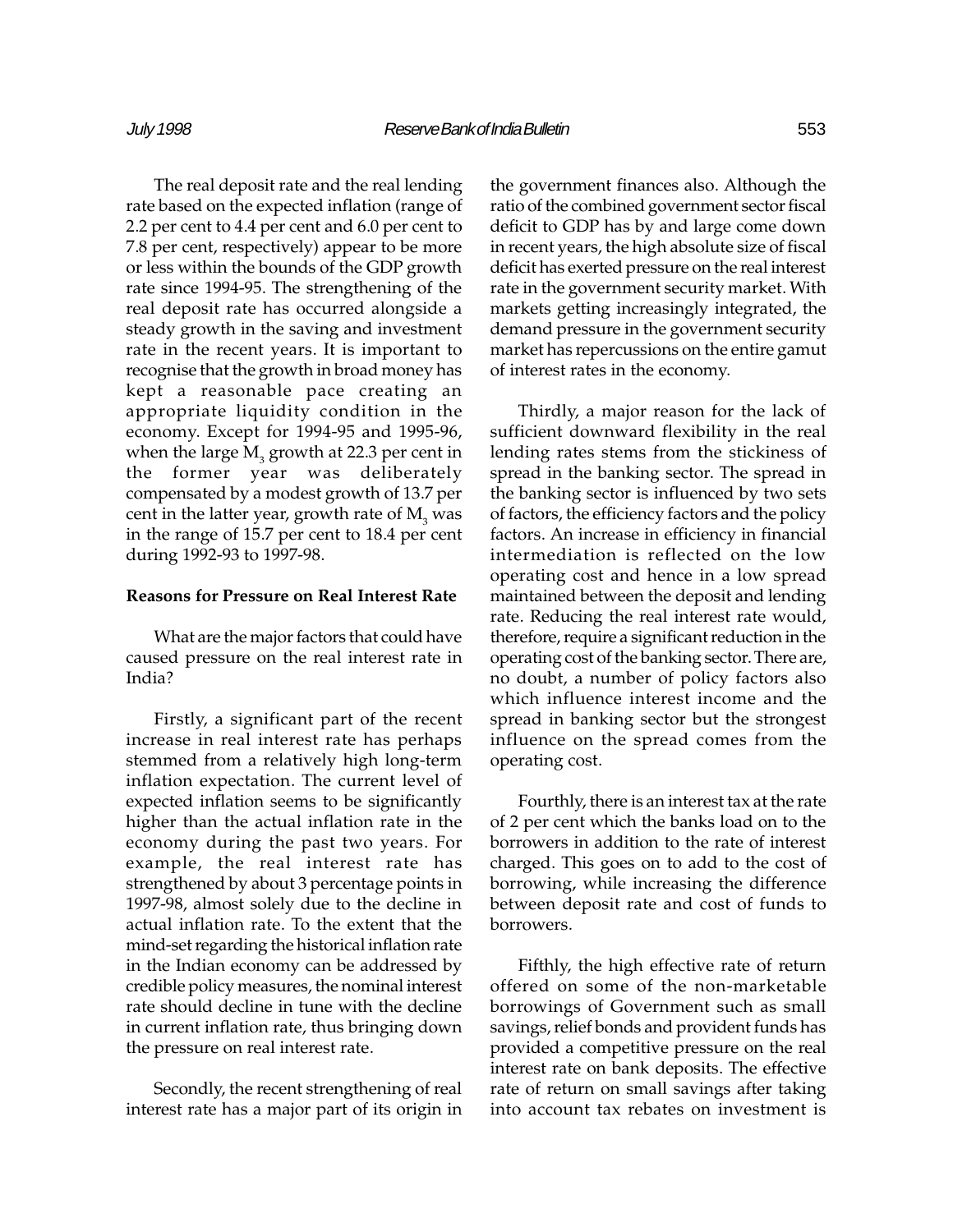substantially higher than the nominal interest rate on bank deposits. Consequently, the real effective interest rate on small savings are far higher than the real bank deposit rate. To the extent that investment in both these assets are mostly concentrated in the household sector, and there is a significant substitution between them, a high post-tax real interest rate on small savings creates a competitive pressure on the real interest rate on bank deposits.

### Policy Issues

This analysis of real interest rates points very clearly to certain major areas that need attention. In fact, many of these areas have already been subjected to substantial policy initiatives, though more needs to be done.

## (a) Government Borrowing Programme

A relatively large borrowing programme by government, as we had seen, is not conducive to moderation in real interest rates, especially in the light of persisting revenue deficits. In the current year, the fiscal deficit is being brought down from 6.1 per cent of GDP in 1997-98 to 5.6 per cent in 1998-99. Similarly, revenue deficit is also sought to be reduced marginally from 3.1 per cent of GDP in 1997-98 to 3.0 per cent of GDP in 1998-99. However, substantial progress is needed to eliminate revenue deficit and achieve a much lower sustainable fiscal deficit.

### (b) Bank Spreads

The spread between deposit rate and lending rate can be reduced through policy measures, efficiency measures, and other measures. Firstly, the SLR stipulations have been brought down to a statutory minimum of 25 per cent of Net Demand and Time Liabilities (NDTL). Some reductions in CRR have already taken place, and CRR needs to be reduced further gradually to reach statutory minimum of 3 per cent, from the existing 10 per cent.

Secondly, interest rate or other stipulations implying cross subsidy or inadequate scope for factoring in credit risk in spreads have a tendency to add to the interest costs to many investors. With substantial deregulation, most if not all of the inefficiencies on this account have been taken care of.

Thirdly, in regard to Non-Performing Assets (NPA), substantial progress has been made in transparency, awareness and actual reduction. Announcement by the Finance Minister in the recent budget on expanding and strengthening debt recovery systems/ tribunals as also comprehensive legal reforms should in due course aid the process of reduction in NPA, and thus cost of intermediation, further. Perhaps, determined and vigorous follow-up on these proposals is to be ensured, keeping in view the recommendations of the latest Narasimham Committee.

Fourthly, the operating costs can be reduced only by a whole range of measures that would enhance competitive efficiency, particularly of public sector banks, which account for a large part of financial intermediation. Here, the skills, the working environment and incentive structures for officers and staff of banks are at least as important as the systems. Progress has been made in terms of some autonomy, and a large degree of awareness but a lot more ground needs to be covered to increase operational efficiency in these banks. Some indicative approaches are available in the latest Narasimham Committee Report.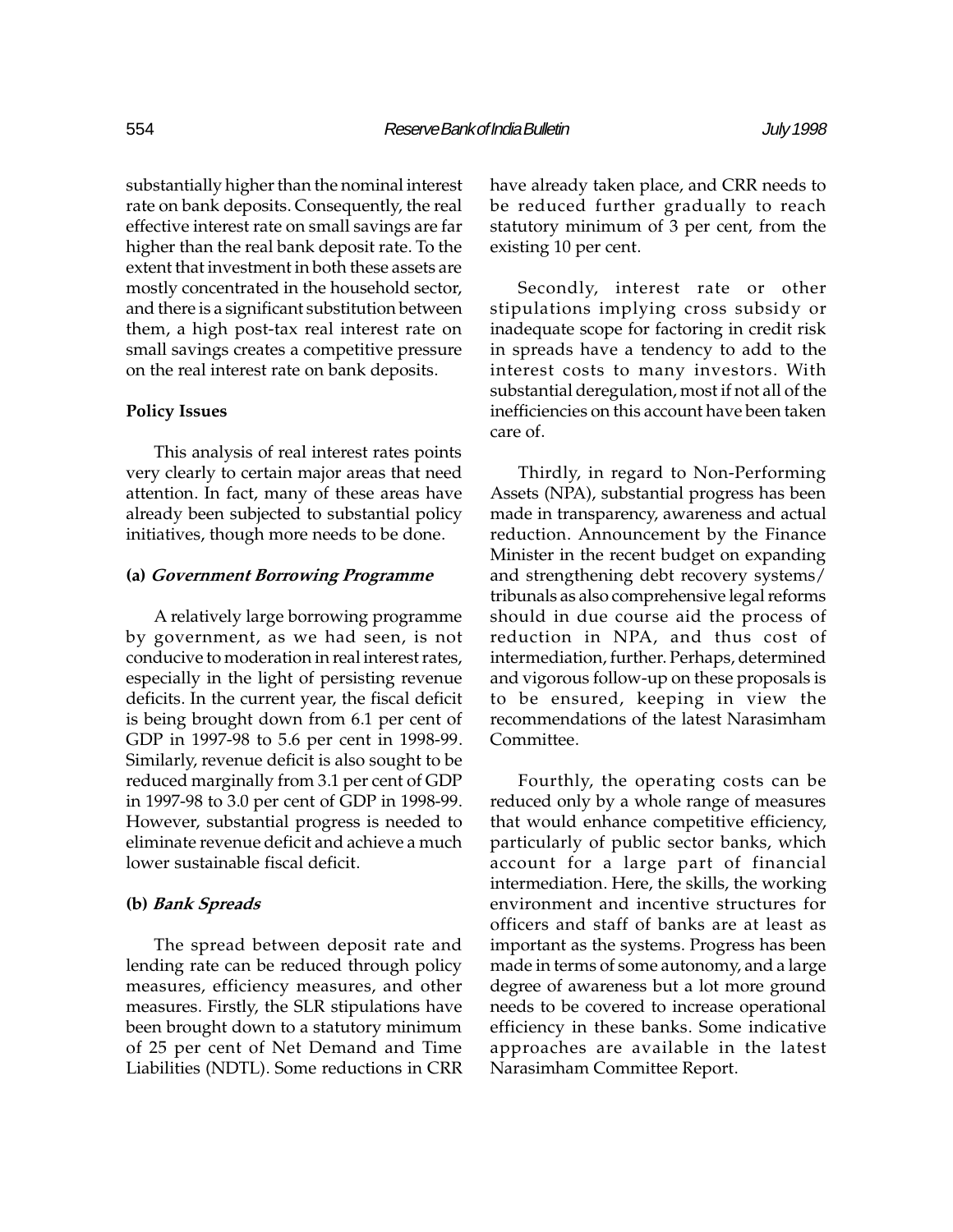Fifthly, as already mentioned, interest tax adds to the cost of borrowing apart from making intermediation through banking channels more expensive than other channels. In fact, the need to dispense with this was accepted and some progress was made in the budget for 1997-98, when an interest-tax which was levied at the rate of 3 per cent on the interest income of lending institutions, including banks and NBFCs was reduced to 2 per cent. This has to be eliminated to keep down the cost of borrowing.

## (c) Capital Inflows

During periods of large capital inflows, attempts are made by central bank to sterilise the accretion to reserves, and in the process there is a pressure on interest rates. In the recent past, there have been bouts of large capital inflows and excessive reliance on open market borrowings was avoided by using other measures also such as reserve requirements. The policy in regard to appropriate level and composition of capital flows as also the measures to mitigate ill effects of large capital flows that has served us well so far and hence needs to be pursued. To the extent that the economy can demonstrate higher absorption capacity of such inflow, the need for sterilisation could be obviated by that extent, bringing down the pressure on interest rate. This would, of course, need higher level of investment in critical sectors. Needless to say, the interest rate policy must be co-ordinated with exchange rate policy as well as fiscal policy to avoid instability.

## (d) Other Interest Rates

As we observed, there are instruments available for savers which give high yield with some tax concessions also, such as relief bonds (10 per cent tax-free) and National

Savings Certificates (12 per cent tax-free). Mechanisms need to be mounted to ensure that these rates are reviewed and brought into alignment with a consistent interest rate policy framework. A beginning has been made by the Government of India through the appointment of R.V. Gupta Committee on issues relating to Small Savings, in February 1998. The Committee will, inter alia, review interest rate, maturity period and tax incentives of small savings. The Committee, I trust, would explicitly recognise the need for consistency in interest rate policies. Similar review by the Government is desirable in respect of other related rates also.

## (e) Market Reforms

Since April 1997, successive monetary policies have brought about a number of structural and institutional changes in the different segments of financial markets, especially in the government securities and money markets. The process of further enhancing the efficiency of financial markets will need to be continued. A truly integrated financial market is necessary for the emergence of a reference risk-free interest rate. For this, efficient price discovery in the primary market for government securities is essential. An active secondary market is also necessary. An efficient payments and settlement system will go a long way in reducing the liquidity premium in this market. These measures will result in lower interest rates across markets.

# (f) Inflationary Expectation and Price **Stability**

The most critical issue in regard to real interest rate is inflation or more importantly, the inflationary expectations. We should recognise that a cognisable inflationary expectation is built on a credible policy of